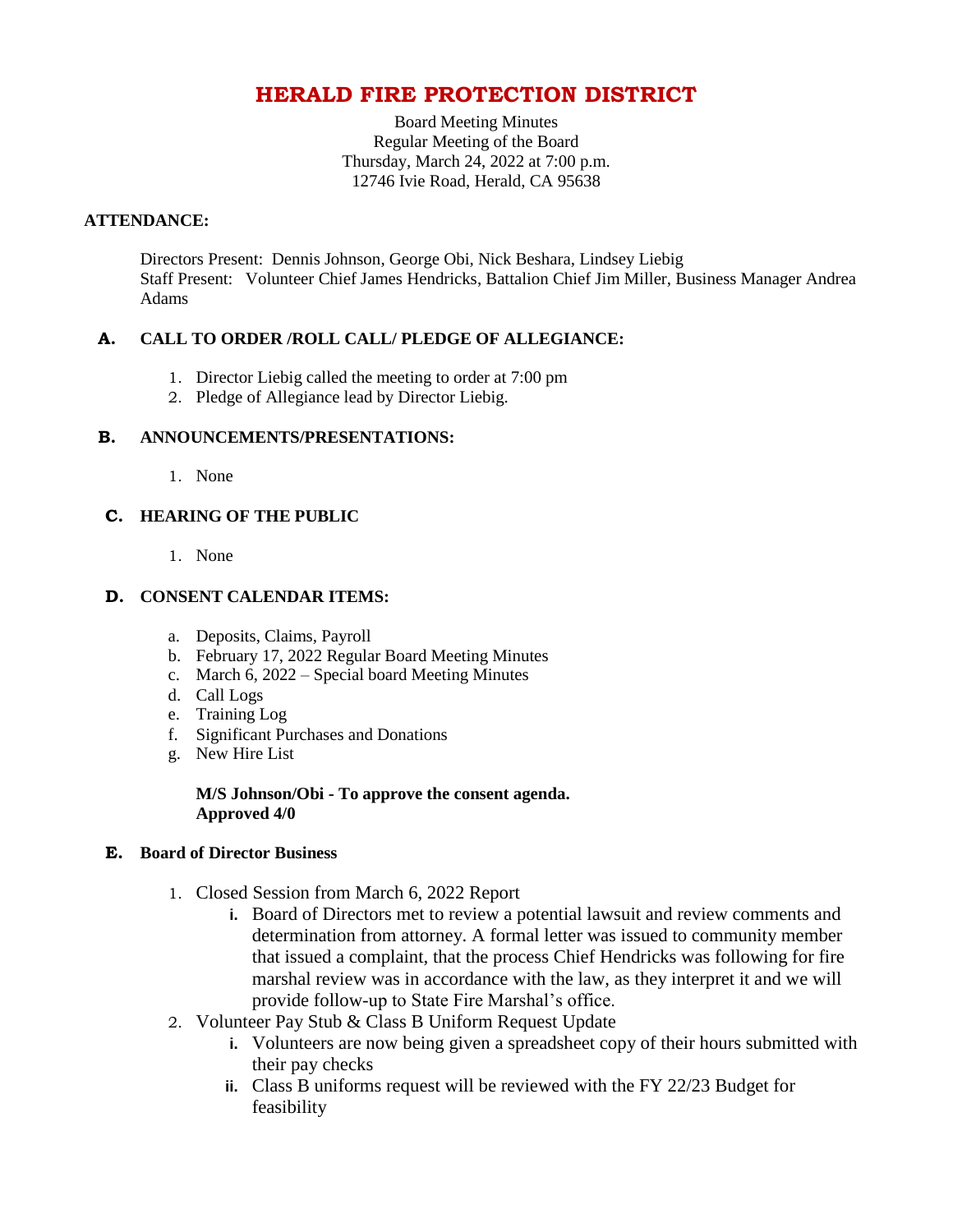# **HERALD FIRE PROTECTION DISTRICT**

- 3. Director Vacancy Process & Timeline
	- **i.** Accept letters of intent until April  $13<sup>th</sup>$
	- **ii.** Hold special meeting prior to April Regular Meeting
- 4. Apparatus Acquisition Update SCBA's, Water Tender, Type III Engines
	- **i.** Equipment is starting to come in and be installed.
	- **ii.** SCBA's are in transit to be delivered
	- **iii.** Type III engines are looking at September/October
	- **iv.** Type I engines need to be re-bid
	- **v.** Water Tender chassis is en route to South Dakota to complete build
- 5. Mid-Year Budget Revision Updated
	- **i.** Proposed allocation of SB 170 Funding still reviewing if funding was distributed
	- **ii.** OES Funding Report may look at pulling participation of funding completely, due to lack of engagement from OES
- 6. Policy 2165 Strike Team and Mutual Aid Reimbursements and Policy 2166 Strike Team Participation
	- **i.** Policies illustrate baseline procedures for strike teams
	- **ii.** Policies will undergo annual review prior to authorization to address potential changes to funding levels, requirements, etc.
	- **iii. M/S Johnson/Beshara – To approve policies as presented. Approved 4/0**
- 7. Annual Policy Review for Policy 5010, 5011, 5020, 5030, and 5070
	- **i. M/S Johnson/Beshara – To approve policies as presented. Approved 4/0**

### **F. ADMINISTRATIVE REPORTS:**

Volunteer Chief Hendricks provided a detailed written report.

- i. Average response time was 6:53
- ii. Training Sessions: 219 hours/91 sessions
- Business Manager Report
	- a. Report provided

### **G. COMMITTEE REPORTS:**

Apparatus/Facilities: OES Funding review in the next week to determine continued engagement; beginning ladder inspections and annual inspection scheduling Budget/Staffing: tracking SB 170 funding; engaged Facilities committee in projects for FY 22/23 and 2000 account re-balance Policy: Creation of Policy 2165 and 2166; began policy review scheduled for this year

## **H. BOARD REPORTS:**

Director Johnson – None Director Obi – None Director Beshara – None Director Liebig – None

### **I. PENDING AGENDA REQUESTS:**

1. Policy Review 3400 – 4000 policies